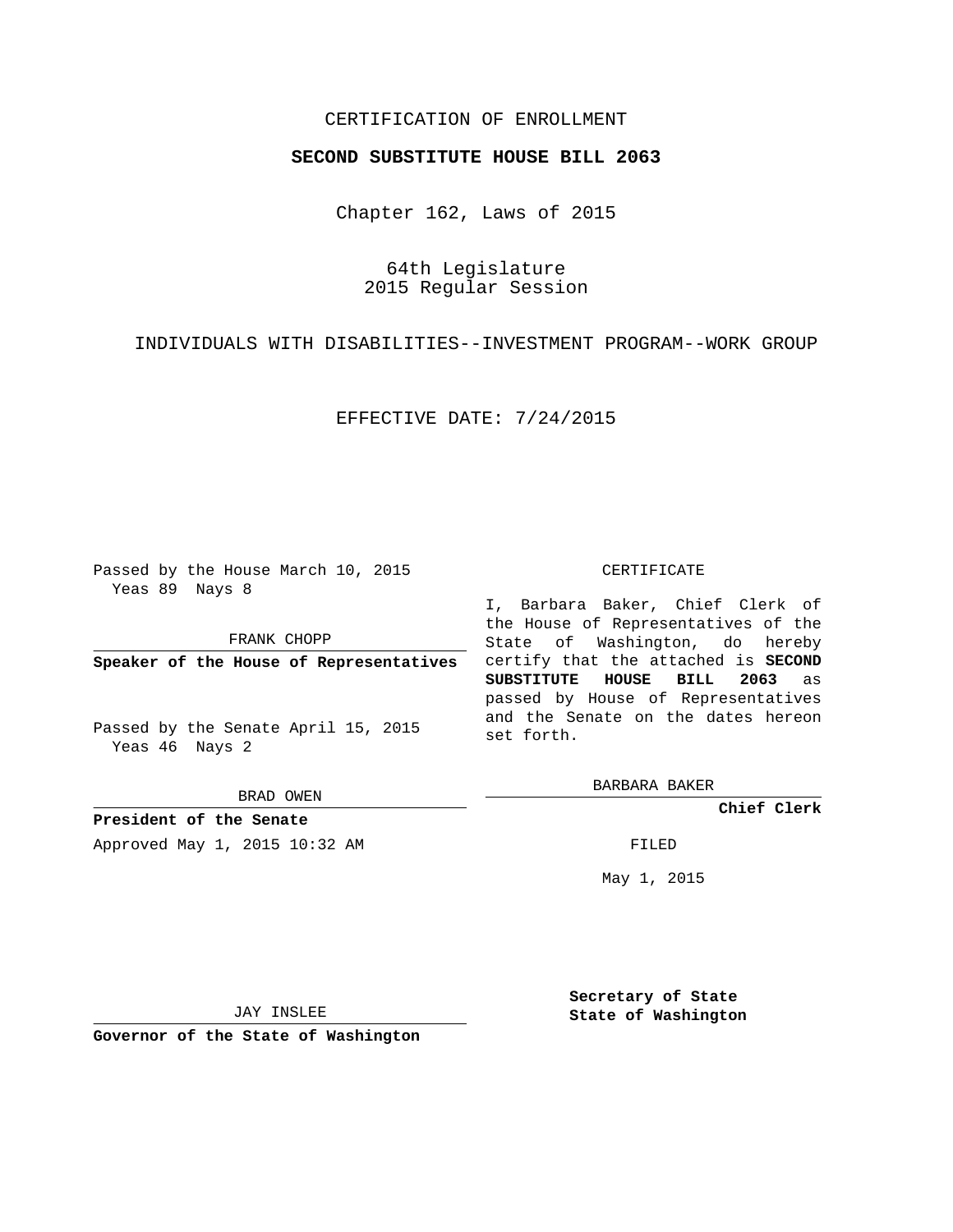## **SECOND SUBSTITUTE HOUSE BILL 2063**

Passed Legislature - 2015 Regular Session

**State of Washington 64th Legislature 2015 Regular Session**

**By** House Appropriations (originally sponsored by Representatives Kilduff, Kagi, Jinkins, Springer, Hunter, Ormsby, Tharinger, and Tarleton)

READ FIRST TIME 02/27/15.

 AN ACT Relating to the creation of the Washington achieving a better life experience program; and creating new sections.

BE IT ENACTED BY THE LEGISLATURE OF THE STATE OF WASHINGTON:

 NEW SECTION. **Sec. 1.** (1) The legislature finds that the federal achieving a better life experience act of 2014 (P.L. 113-295) encourages and assists individuals and families in saving private moneys for the purpose of supporting individuals with disabilities to maintain health, independence, and quality of life. The federal achieving a better life experience act of 2014 allows qualified individuals to make contributions to a savings account pursuant to section 529A of the federal internal revenue code of 1986, as amended, and up to one hundred thousand dollars of these accounts would not be counted as assets for purposes of supplemental security income, medicaid, and other federal means-tested public benefits.

 (2) Building on the passage of the federal achieving a better life experience act of 2014, the legislature intends to establish a qualified achieving a better life experience program in this state. The federal treasury department is expected to establish regulations to implement the federal achieving a better life experience act of 2014 in the summer or fall of 2015. For this reason, the legislature finds that the most practical manner for this state to design an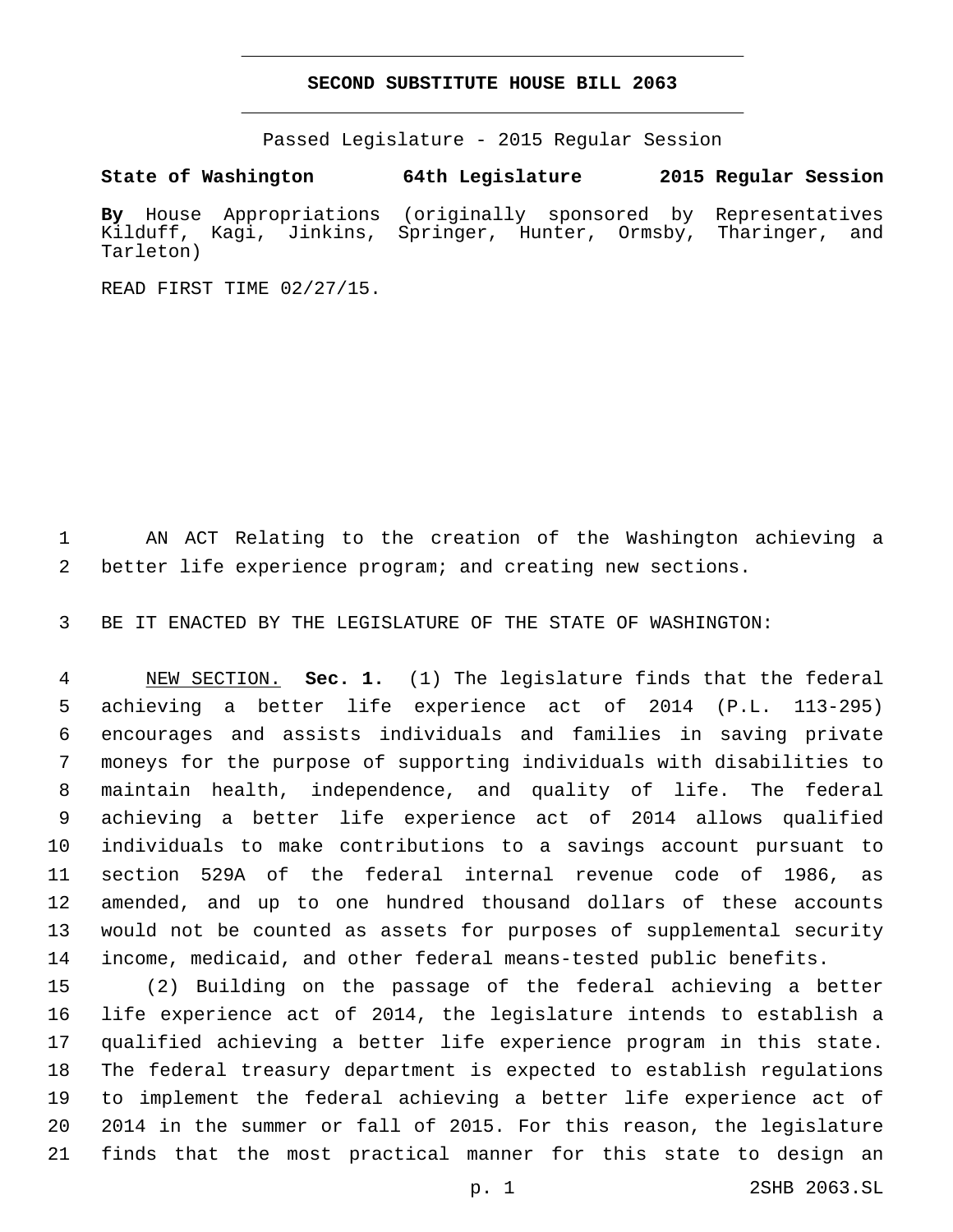effective program is to charge the state treasurer's office with convening the affected agencies and stakeholders to design the program and provide a detailed implementation plan by November 1, 2015.4

 NEW SECTION. **Sec. 2.** (1) Within existing resources, the state treasurer's office shall convene a work group to design a qualified achieving a better life experience program pursuant to P.L. 113-295 and any federal regulations promulgated pursuant to that law. This work group shall convene by July 1, 2015. The achieving a better life experience program design work group shall include representatives from:

12 (a) The department of commerce;

13 (b) The state investment board;

- (c) The Washington advanced college tuition payment program;
- (d) The department of social and health services;

(e) The developmental disability endowment governing board; and

17 (f) The disability community.

 (2) The achieving a better life experience design work group shall provide a report to the governor and the appropriate committees of the legislature by November 1, 2015, that includes the following:

 (a) A recommendation of the appropriate lead agency for the 22 achieving a better life experience program;

 (b) An analysis of the appropriate instrumentality to invest the achieving a better life experience program account moneys including 25 the relative cost-benefit of using:

 (i) An agency or instrumentality allowed by federal law and 27 regulation other than the state investment board;

28 (ii) The state investment board; or

29 (iii) Contracting with another state.

 (c) A proposed implementation plan for the state achieving a better life experience program, including an implementation date for the program, and communication with the public about investing in 33 achieving a better life experience program accounts;

 (d) A recommendation regarding the composition, purpose, role, and responsibilities of an achieving a better life experience 36 advisory board; and

 (e) An estimate of the number of eligible achieving a better life 38 experience program participants in Washington.